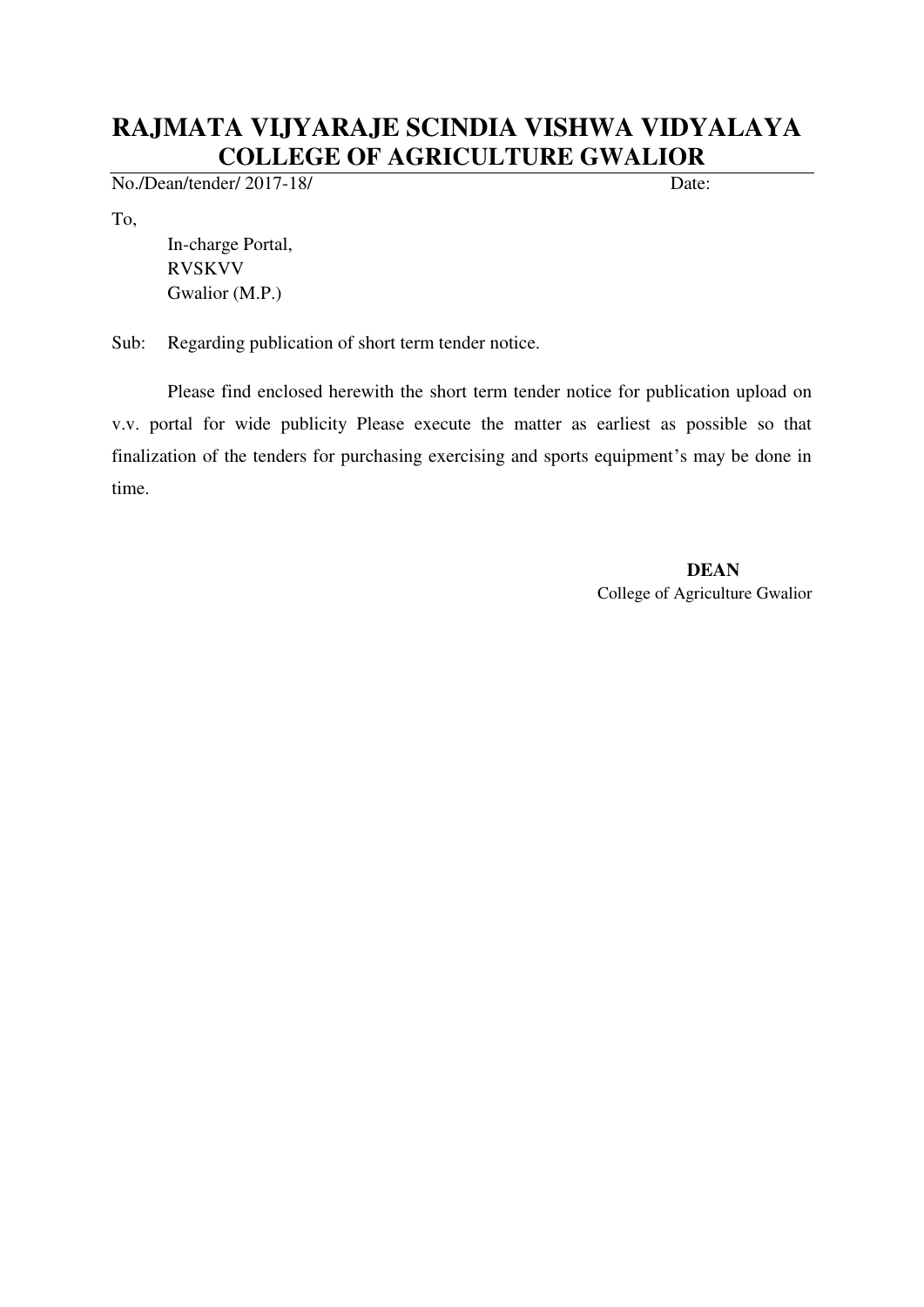## Notice

Office of Dean college of Agriculture invited limited tender from authorised dealer/firm for supply of RO +UV 100 Lt/hour.Interested dealer or firm please submit tender upto 27.03.2018for more detail please visit [www.rvskvv.net](http://www.rvskvv.net/)

> **DEAN**  College of Agriculture Gwalior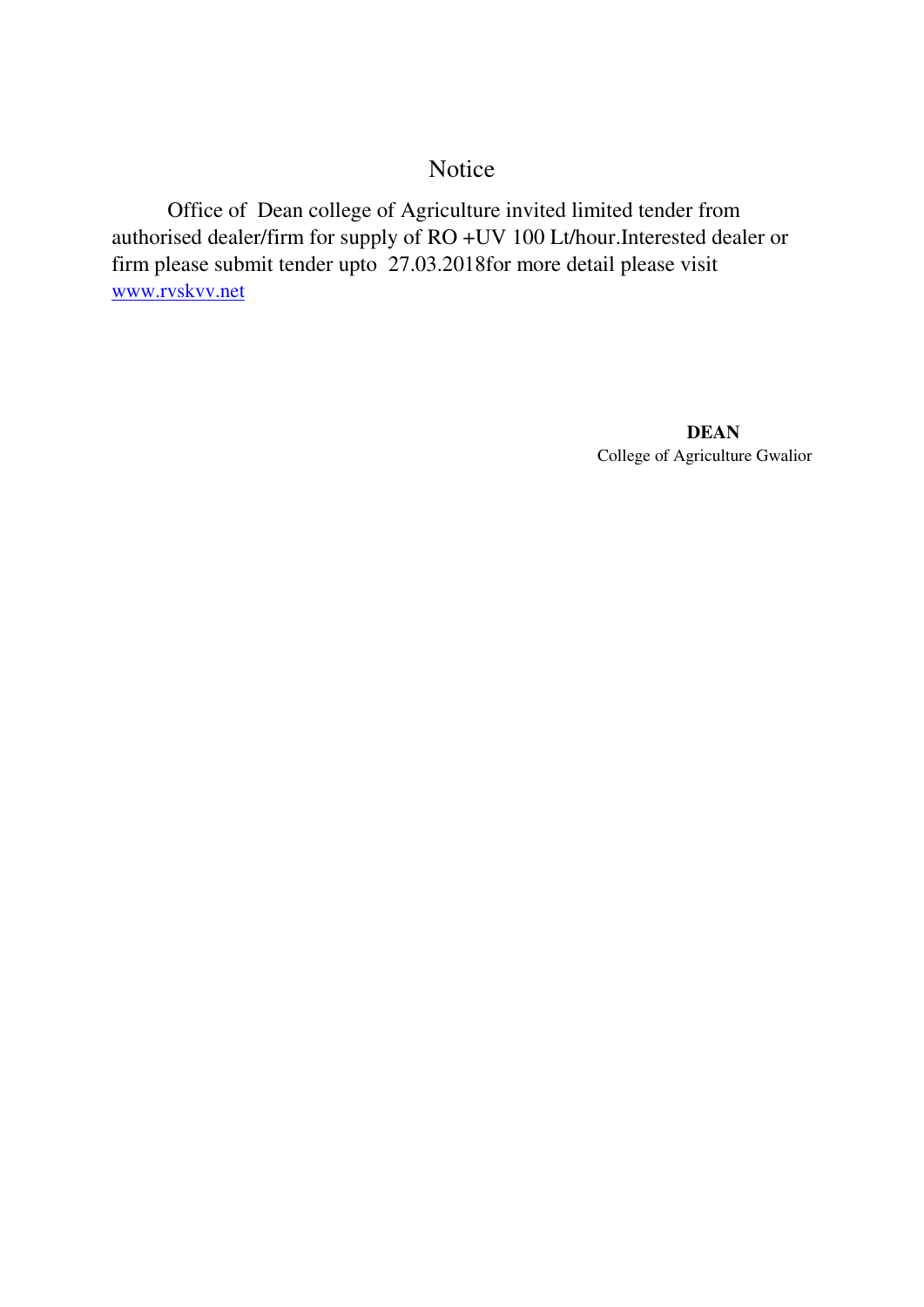## Item name :RO +UV 100 Lt/hour.

Specification : RO+ESS+HRR Technology TDS cartiledge 1500 PPM recovery of pure water 70% Dimension 435X510X815 Maximum recommended 545 LPD